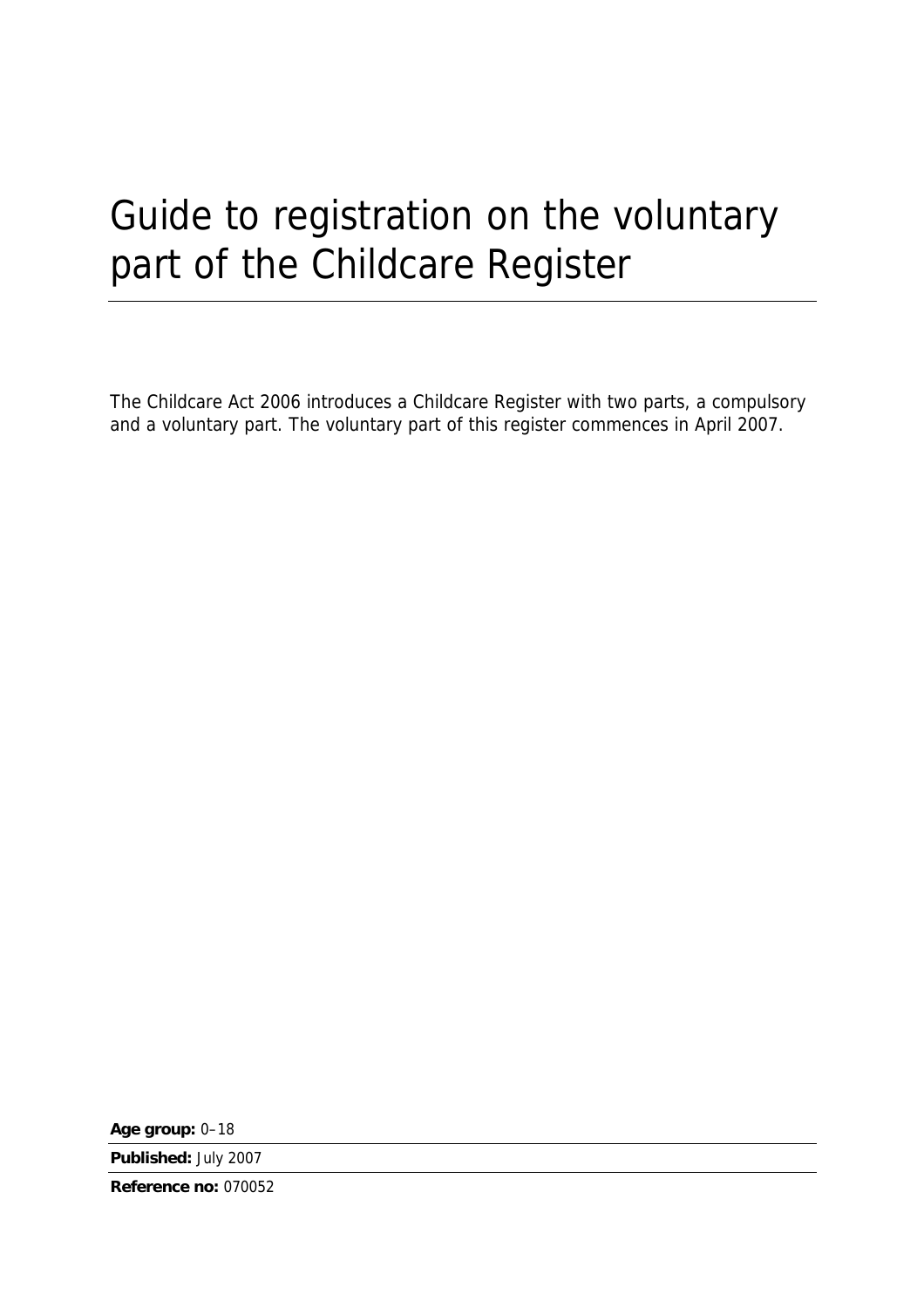This document may be reproduced in whole or in part for non-commercial educational purposes, provided that the information quoted is reproduced without adaptation and the source and date of publication are stated.

Alexandra House 33 Kingsway London WC2B 6SE T 08456 404040

**www.ofsted.gov.uk**

Published XXX Reference no. 070XXX © Crown Copyright 2007

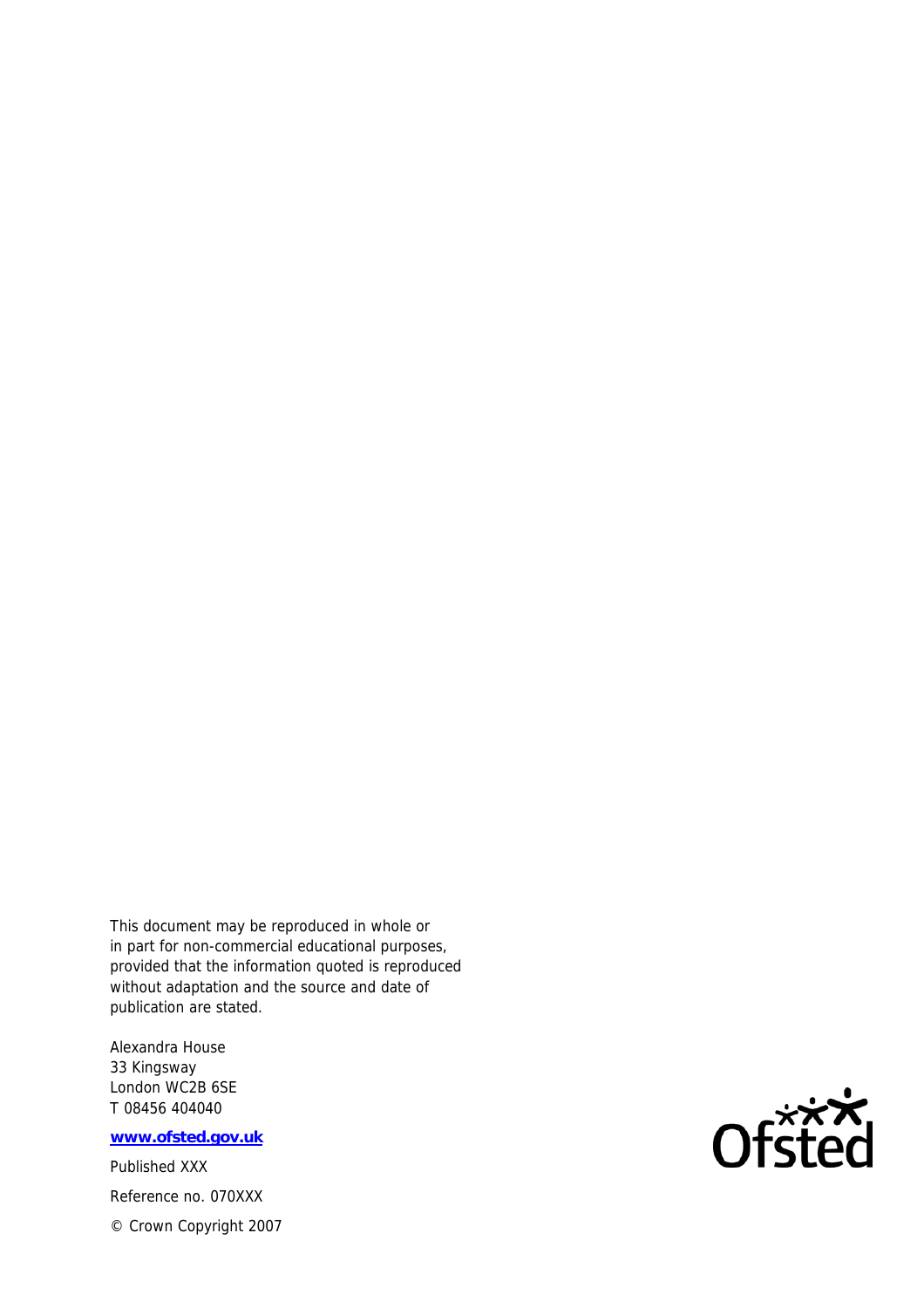# **Contents**

| <b>Introduction</b>                                                                                  | $\overline{\mathbf{4}}$ |
|------------------------------------------------------------------------------------------------------|-------------------------|
| Why should providers register on the voluntary part of the Childcare                                 |                         |
| <b>Register?</b>                                                                                     | 4                       |
| Who can register?                                                                                    | 4                       |
| Who applies for registration?                                                                        | 5                       |
| Is there a charge for applying?                                                                      | 6                       |
| What happens next?                                                                                   | 6                       |
| How will you decide if I am suitable?                                                                | $\overline{7}$          |
| Is there anything that could prevent me from being registered?                                       | 7                       |
| Disqualification                                                                                     | 8                       |
| Suitability                                                                                          | 9                       |
| Failure to pay the fee                                                                               | 9                       |
| Failure to agree to the requirements of the register<br>What will happen if you refuse registration? | 9<br>9                  |
| Can I withdraw my application to register?                                                           | 10                      |
| What happens after registration?                                                                     | 10                      |
| What records must I keep?                                                                            | 10                      |
| Will I be inspected?                                                                                 | 11                      |
| Compliance with the requirements of the register                                                     | 12                      |
| What should I do if I no longer wish to be included on the voluntary part of                         |                         |
| the Childcare Register?                                                                              | 12                      |
| <b>Annex A: Paying fees</b>                                                                          | 13                      |
| Replacement certificate fee                                                                          | 13                      |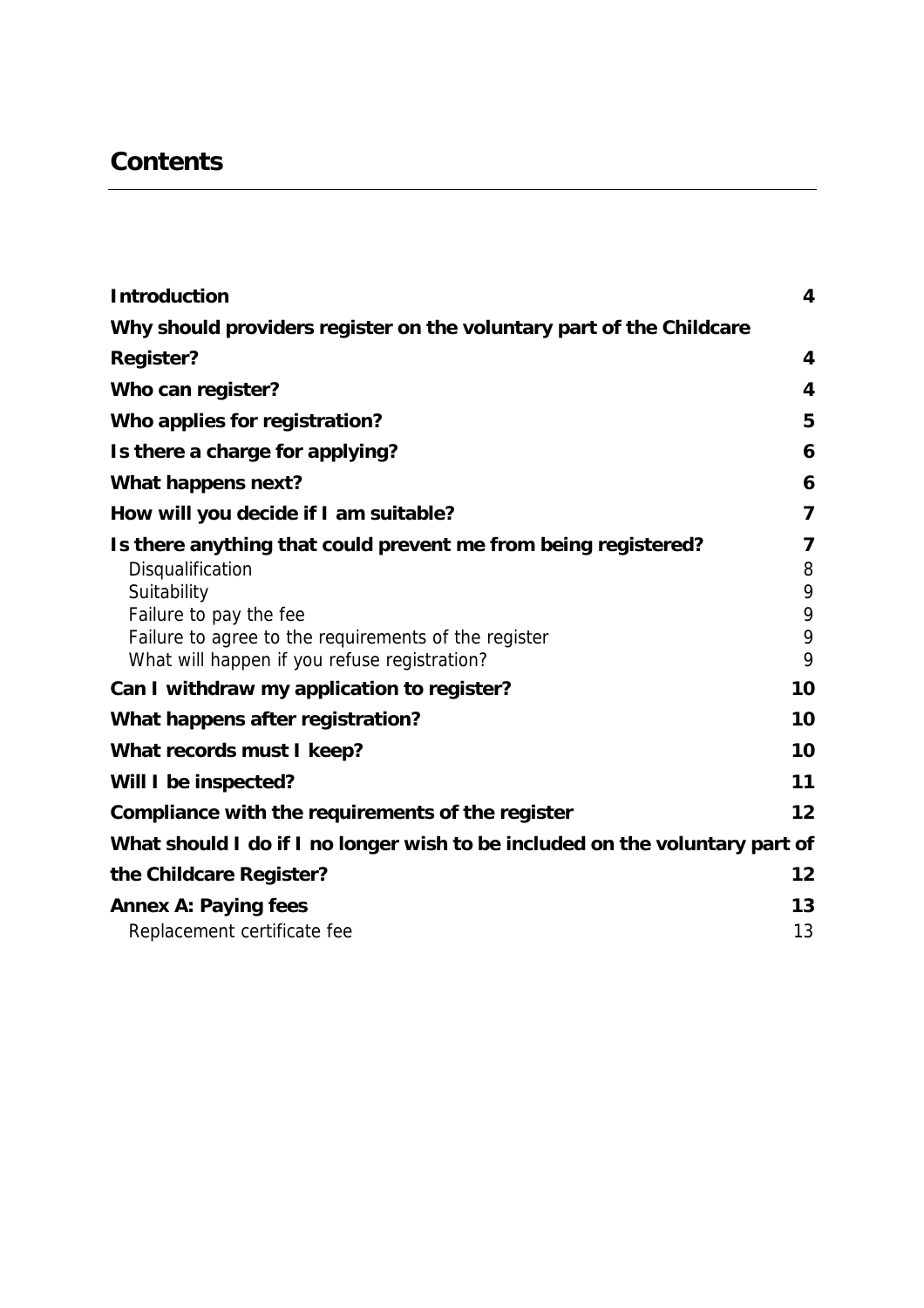

# <span id="page-3-0"></span>**Introduction**

The Childcare Act 2006 introduced a Childcare Register, held by Ofsted. The voluntary part of the register starts in April 2007. This guidance will help you to decide whether to apply and explains how we will process your application, before we can decide on your suitability for registration. It also gives information on continued registration and inspection.

# **Why should providers register on the voluntary part of the Childcare Register?**

The voluntary part of the Childcare Register offers the choice of registration to providers who are not currently able to register. These are mainly people looking after children aged eight and over, or providing care in the child's home. By joining the voluntary part of the register, providers show parents who use their services that they:

- meet certain requirements relating to people, premises and provision designed to safeguard children
- are monitored through inspections we carry out on a random basis or when parents tell us they have concerns about the care.

Where providers do not meet the requirements of the register, we take action proportionate to the risk to children's well-being. In some circumstances this will include cancelling a person's registration.

### **Who can register?**

You are eligible to apply for registration on the voluntary part of the Childcare Register if you:

- are caring for one or more children aged from birth to 17, wholly or mainly in the home of one of the children, for a continuous period of at least two hours in any one day or for a period of less than two hours where the childcare provided is part of arrangements that start or end before or after normal school hours<sup>[1](#page-3-1)</sup>
- are caring for one or more children aged from eight to 17, wholly or mainly on premises other than their own home, for a continuous period of at least two hours in any one day or for a period of less than two hours where the

<span id="page-3-1"></span><sup>&</sup>lt;sup>1</sup> You are not eligible to apply for registration if you provide care in an appropriate children's home, in a care home, for children who are patients in a hospital or in a residential family centre as it is not considered childcare under the Childcare Act 2006.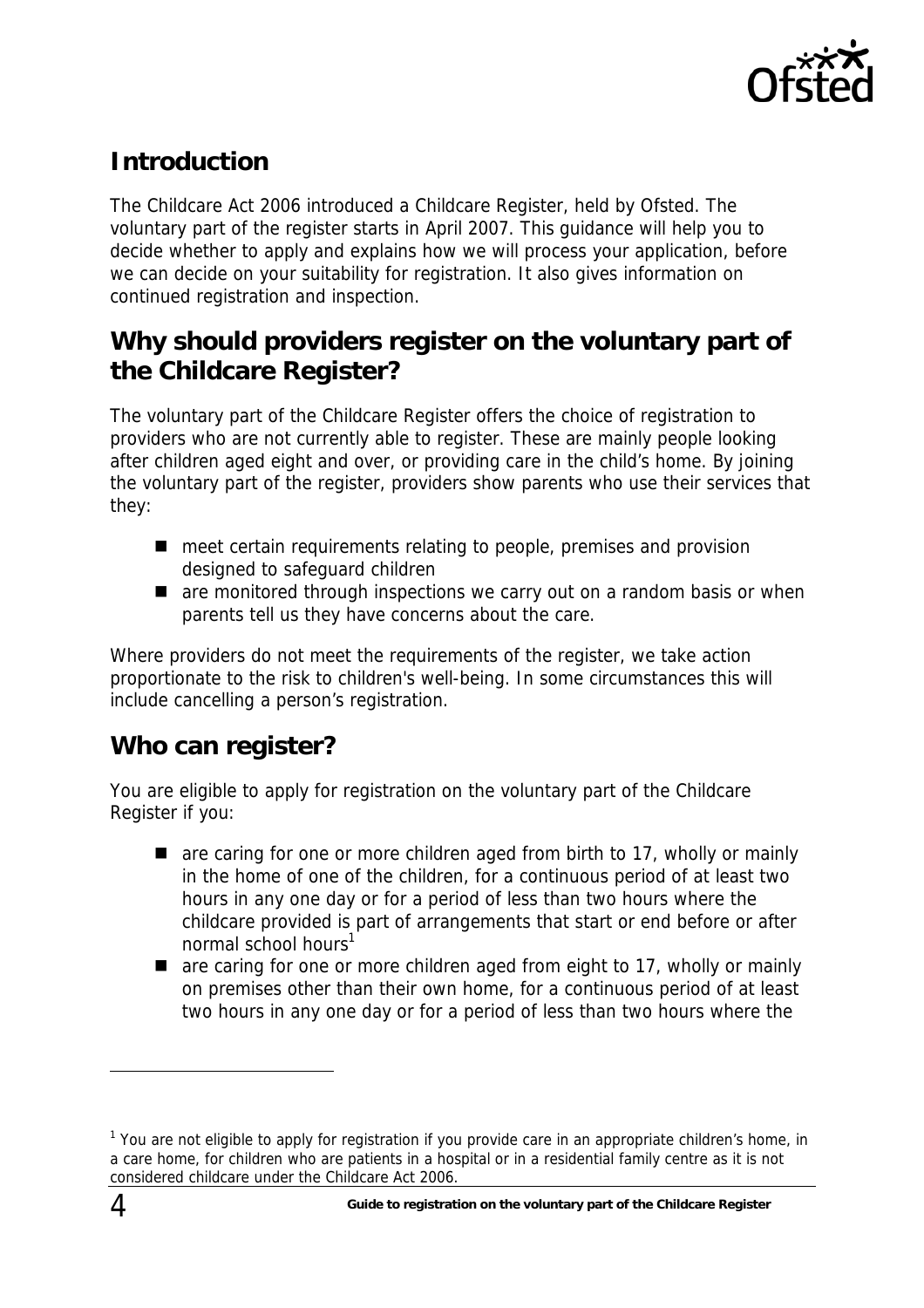

<span id="page-4-0"></span>childcare provided is part of arrangements that start or end before or after normal school hours

**P** provide care such as activity-based provision for children aged under eight, which does not require compulsory registration under part 10A of the Children Act 1989, for a period of two hours or more in any one day or for a period of less than two hours where the childcare provided is part of arrangements that start or end before or after normal school hours.<sup>[2](#page-4-1)</sup>

Please note that if you are caring for children who are closely related to you, including grandchildren, then this is not considered to be childcare.

# **Who applies for registration?**

We have three categories of applicant: childminders, home childcarers, and providers of other childcare on domestic or non-domestic premises.

Childminders:

- care for children on domestic premises which are not the home of one of the children, $3$  or
- care for children from more than two families wholly or mainly in the home of one of the children, and
- work with no more than two other childminders or assistants.

Home childcarers:

- $\blacksquare$  care for children wholly or mainly in the home of a child being cared for, and
- care for children from no more than two families.

Providers of other childcare:

- work on domestic premises with three or more other childcarers or assistants, or
- **P** provide care on premises which are not domestic.

Applicants may be individuals or organisations, for example:

- **partnerships**
- companies
- committees

<span id="page-4-1"></span> $2$  With the exception of home childcarers, if you want to be registered for children under the age of eight you should check with us whether you require registration prior to September 2008, when the exemptions to registration will be defined in law.

<span id="page-4-2"></span> $3$  Domestic premises means any premises which are wholly or mainly used as a private dwelling.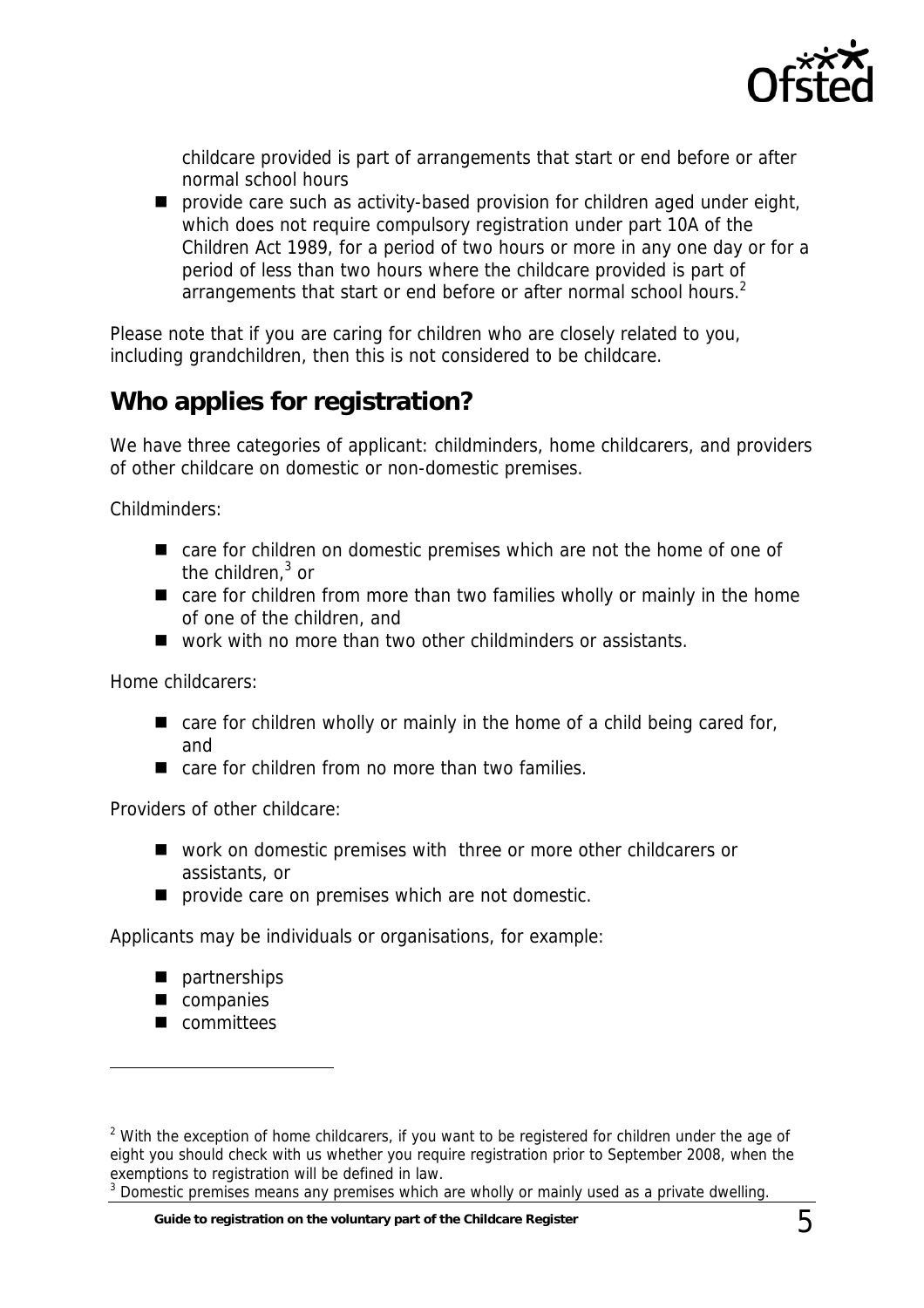

- <span id="page-5-0"></span>statutory bodies
- other organisations.

The individual or organisation providing the care is the registration holder known as the **registered person**.

When the registered person is an organisation, we ask them to appoint a **nominated person** to complete the application form. The nominated person is the person within the organisation who is responsible for the childcare and will represent the organisation in its dealings with us. The nominated person is normally a director, committee member, partner or someone of similar standing within the organisation.

The registered person has overall responsibility in law for the childcare but does not have to work with children or be involved in the day-to-day organisation of the care if staff are appointed to do this. If you do not manage the childcare in person you must tell us who you have employed to manage the provision on your behalf.

The law requires us to collect information on those who apply for registration.<sup>[4](#page-5-1)</sup>

# **Is there a charge for applying?**

All applicants pay a non-refundable application fee which is set by the Government. Childminders and home childcarers do not currently have to pay for their Criminal Records Bureau (CRB) disclosure. In the case of other childcare applicants each person requiring an enhanced CRB disclosure must pay for the cost of this check. Please see annex A for the current application and CRB fees.

Providers must also pay an annual fee for continued registration. The amount of this fee will be set each year. We will send you a request for payment when this is due.

# **What happens next?**

If you decide you would like to apply to be on the voluntary register you can apply online, by telephone, or you can ask us for a form to complete in writing. We will write to you to let you know we have received your application. The letter will include details on how to:

■ obtain an enhanced CRB disclosure through us, unless you already hold a disclosure carried out by us within the past three years

<span id="page-5-1"></span><sup>&</sup>lt;sup>4</sup> Ofsted is under a statutory obligation to process personal information in line with the Data Protection Act 1998 and the Childcare (Supply and Disclosure of Information) (England) Regulations 2007 ('the regulations'). Under the regulations Ofsted may decide to publish information relating to your registration.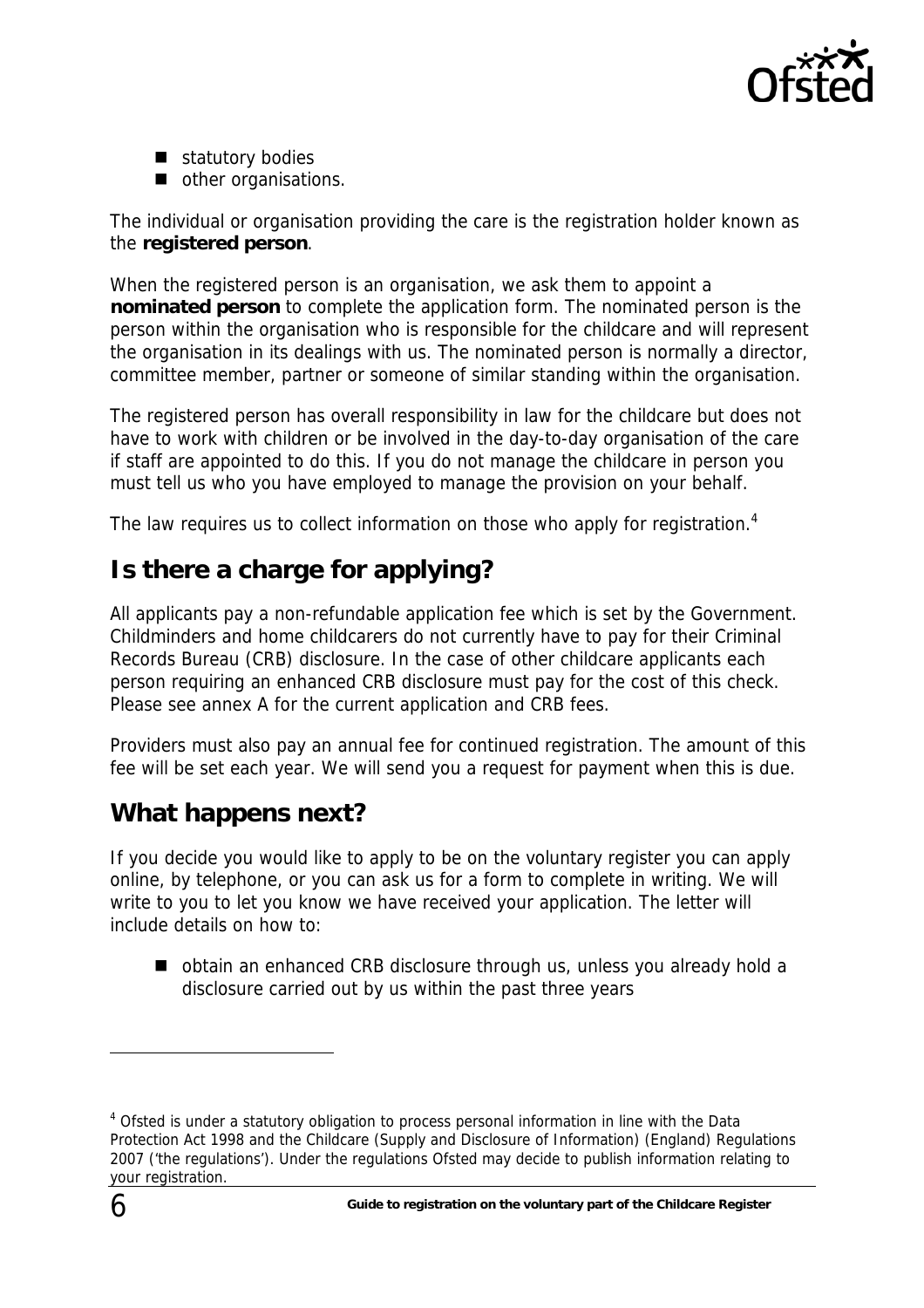

- <span id="page-6-0"></span>**E** arrange a check of your identity, the first aid qualification and any other information we need at your local post office
- **pay the non-refundable application fee**
- **P** provide any further information we need to decide on your suitability to provide childcare.

### **How will you decide if I am suitable?**

We will assess your suitability by considering the information on your application form and your CRB disclosure. It may be necessary in some circumstances for us to:

- $\blacksquare$  interview you or carry out further checks
- carry out checks on other people who are part of the organisation providing or intending to provide childcare.

If you employ a manager we will also assess his or her suitability through a similar process.

If you lived abroad in the past three years you should tell us the countries you have lived in on the application form. The CRB has reciprocal arrangements with some countries that allow them to check on criminal history. Where there is no such arrangement, we will normally require you to provide some extra evidence of your suitability as you do not have a continuous history of living in this country. The types of evidence we might ask for include:

- a certificate of good conduct from the embassy of the country in which you have lived, accompanied where necessary by a certified translation into English
- $\blacksquare$  a reference from someone of standing in the country in which you lived, such as a doctor or lawyer
- $\blacksquare$  evidence to support any work permit
- references from past employers.

We will contact you where we need some additional evidence. If you are not able to supply sufficient evidence, we may have to refuse your registration, as we cannot be sure you are suitable to provide childcare or work with children.

### **Is there anything that could prevent me from being registered?**

We ask applicants to complete their form very carefully and accurately so that we can make a decision based on the information in the application and other checks we carry out. We can decide not to register you if you are already disqualified, are unsuitable, fail to pay the fee or do not agree to the requirements of the register.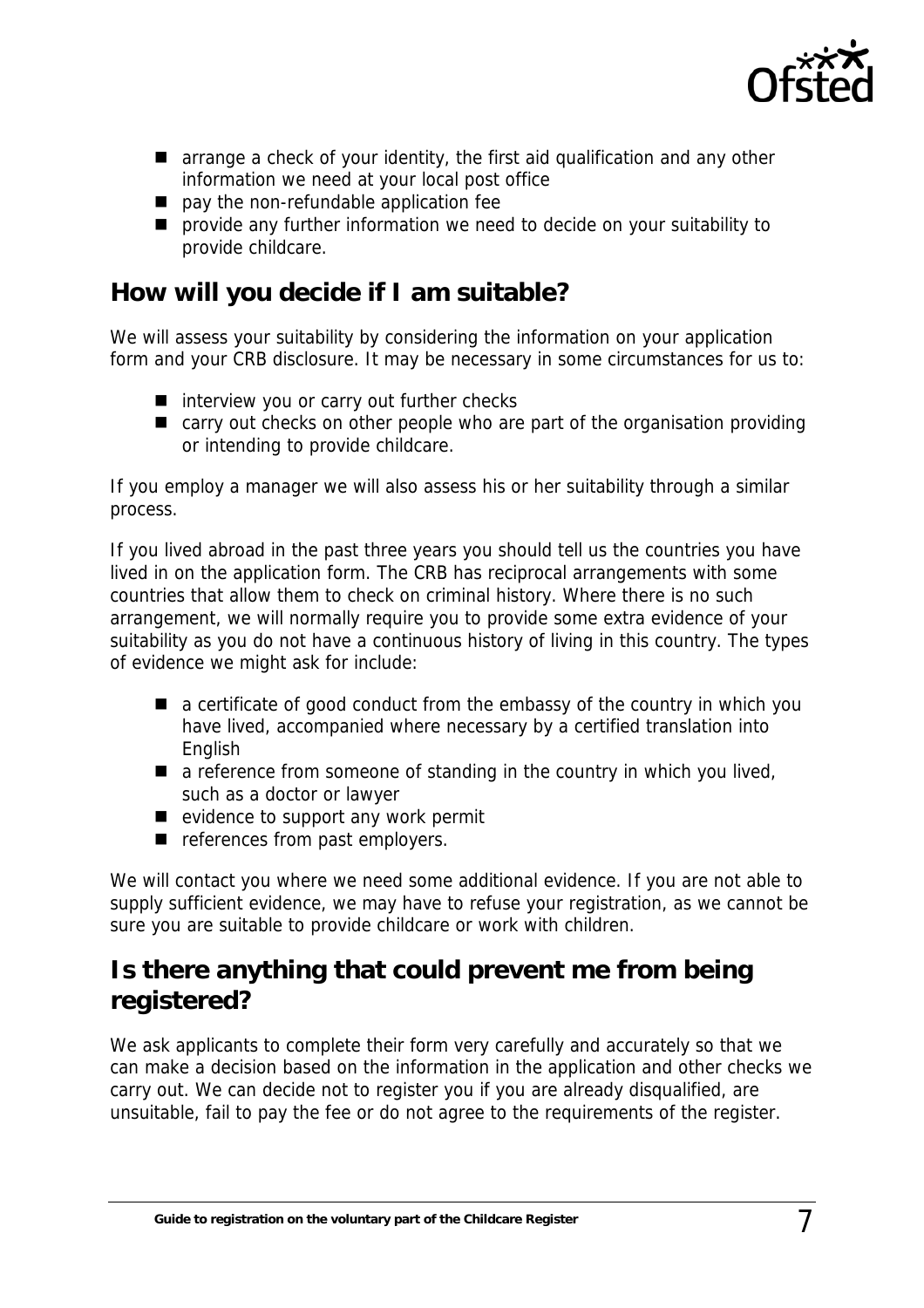

### <span id="page-7-0"></span>**Disqualification**

Some people are disqualified from registration or from working with children, for example if they have committed certain offences. We cannot register you to provide childcare if:

- vou are disqualified
- anyone who is part of the organisation applying to provide registered childcare, such as a partner, director, or committee member, is disqualified
- $\blacksquare$  vou, or anyone who is part of the organisation, live with someone who is disqualified
- someone who lives on the premises where childcare is provided is disqualified.

You cannot employ anyone to work with children if they are disqualified, or live with a disqualified person.

People are disqualified from registration if they have, or anyone they live with has been:

- convicted or charged with (or found to have committed) an offence against a child
- convicted or charged with (or found to have committed) certain offences against an adult
- placed on the Protection of Children Act (POCA) 1999 list of persons considered unsuitable to work with children
- made the subject of a direction under section 142 of the Education Act 2002 that they are considered not fit and proper persons to work with children
- **n** made the subject of a disqualification order<sup>5</sup>
- made the subject of an order where a child has been removed from his/her care or been prevented from living with him/her
- refused registration previously or had a registration cancelled.

If you think that you, someone in the organisation you represent, or a person you are considering employing, may be disqualified, you can talk to us confidentially by ringing **08456 404040**.

In some circumstances you may be able to eligible to have a waiver for the disqualification. If you know that you, or someone connected with the registration, is disqualified, you can ask us to consider waiving the disqualification so that you may

<span id="page-7-1"></span><sup>&</sup>lt;sup>5</sup> Part II of the Criminal Justice and Court Services Act 2000 gives the power to a senior court (Crown court, the Court of Appeal, a court-martial or the Court-Martial Court) to make an individual the subject of a disqualification order if, in its opinion, the convicted individual is likely to commit offences against children.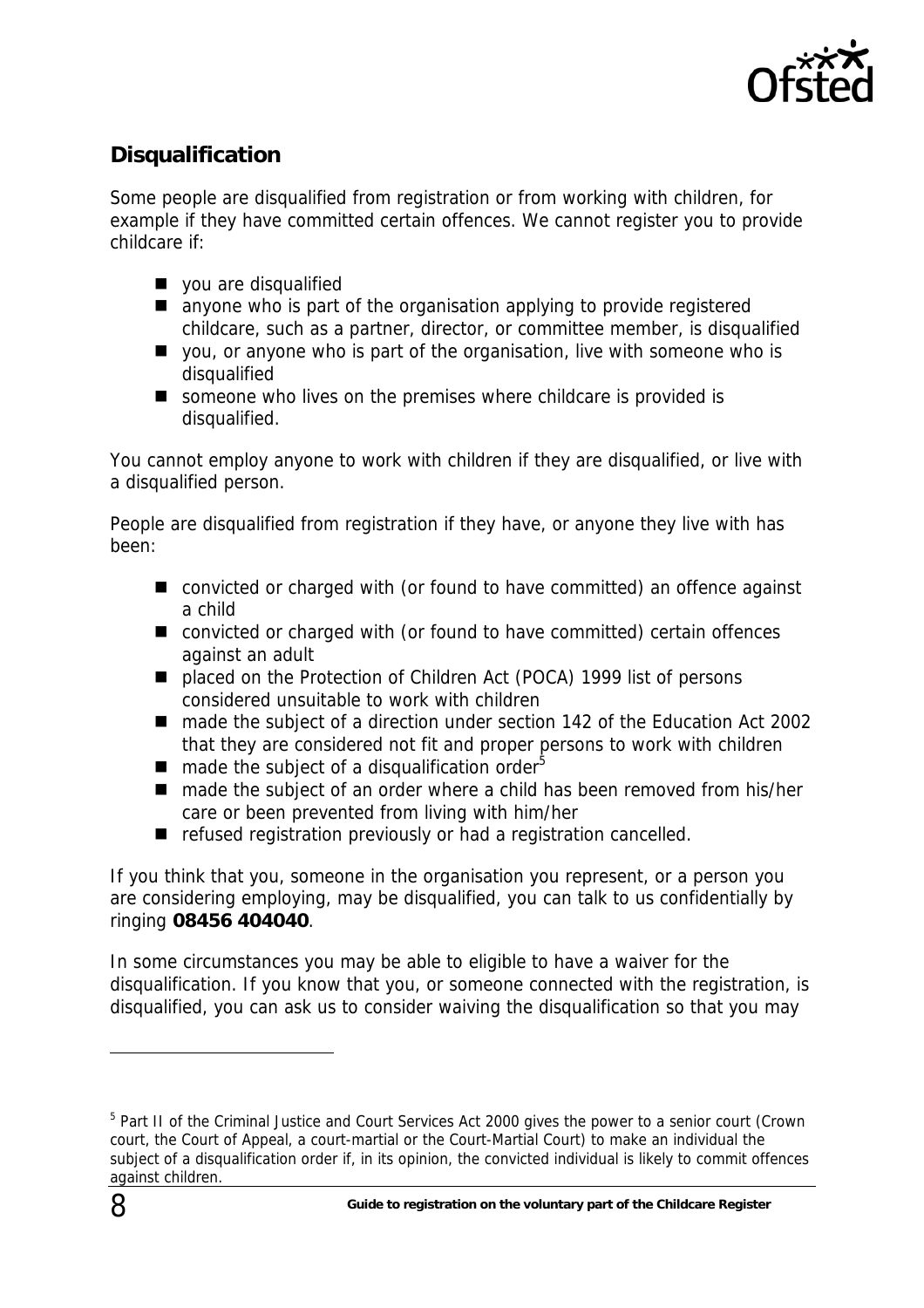

<span id="page-8-0"></span>still apply for registration. Please contact us if you wish to apply for a waiver. Each individual must apply for a waiver in his or her own right. You cannot apply on behalf of someone else.

If you wish to employ someone you know is disqualified, he or she must first apply to us to waive disqualification. Only if we agree to do so can you employ them to care for children.

We cannot waive a disqualification:

- for people who are included on the POCA list of disqualified people or have been made the subject of a direction on certain grounds under section 142 of the Education Act 2002
- in some cases where people have been made subject of an order made on certain grounds under the Criminal Justice and Court Services Act 2000
- $\blacksquare$  in some cases where people have committed specified serious offences against children.

#### **Suitability**

Sometimes we refuse registration because an individual is unsuitable or is unable to provide sufficient evidence of his or her suitability. (See 'How will you decide if I am suitable?' above).

Before we do this we will normally:

- ask you for extra information and/or
- carry out additional checks and/or
- $\blacksquare$  interview you.

#### **Failure to pay the fee**

We will not register you until you have paid the non-refundable application fee.

#### **Failure to agree to the requirements of the register**

We will refuse registration if you are unable to agree that all the requirements listed on the application form will be in place by the time you provide registered childcare.

#### **What will happen if you refuse registration?**

If we are going to refuse your application we will first write to you to let you know that this is our intention. We do this in a letter called a notice of intention. You have a right to object to our intention to refuse registration and we will tell you how to do this in the letter we send you. If you do object we will listen to your objections and then write again to tell you whether or not we still decide to refuse registration.

If you do not object, or if after you object we still decide to refuse registration, we send you a second letter called a notice of decision.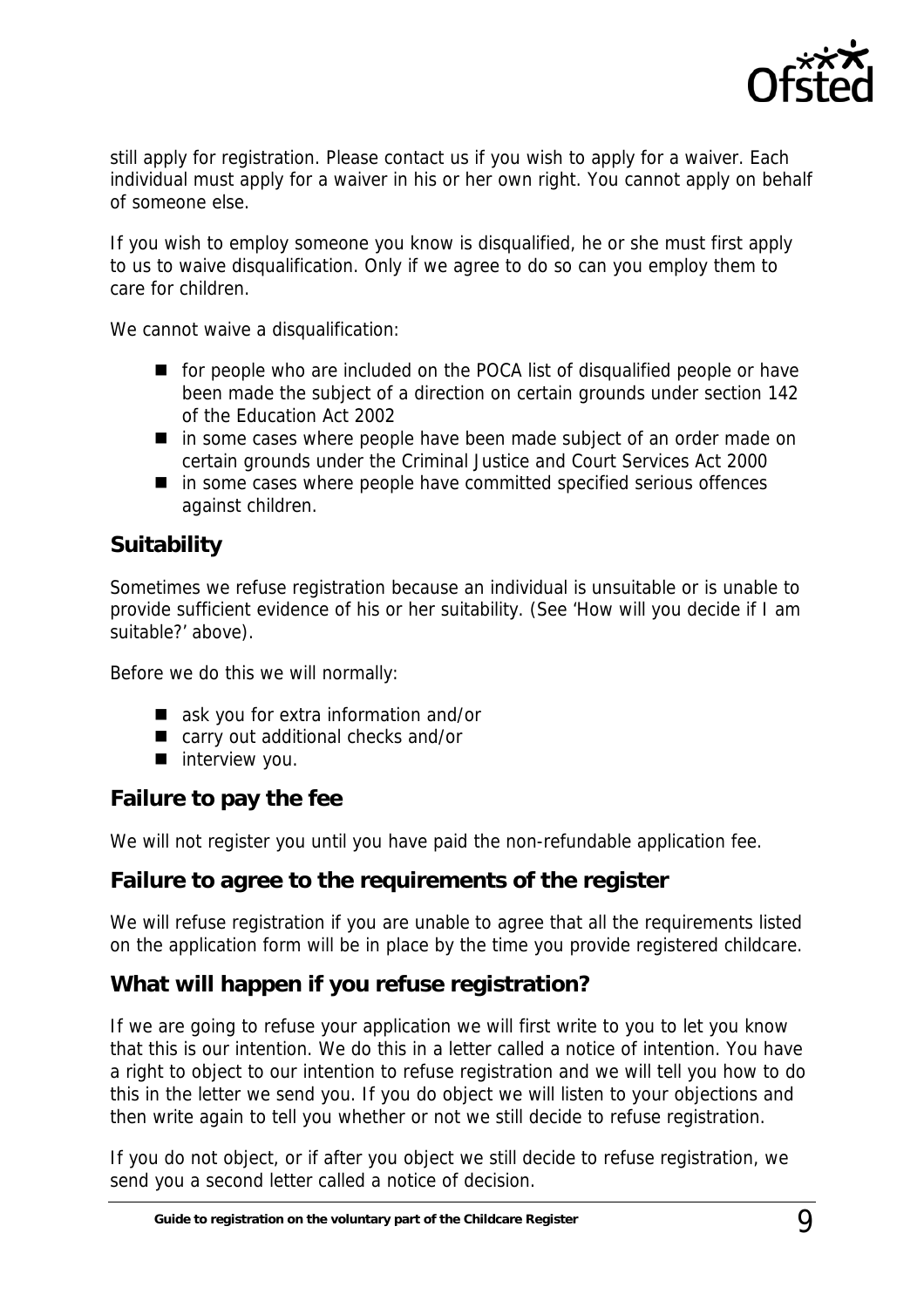

<span id="page-9-0"></span>You have the right to appeal against our decision to an independent external body, the Care Standards Tribunal. We will send you a leaflet on how to object and appeal if we intend to refuse registration.

### **Can I withdraw my application to register?**

You may change your mind about continuing your application to register at any time during the registration process up to the granting or refusing of registration but the application fee is not refundable. You must tell us in writing if this is what you decide so that we may stop the registration process. If you do not tell us that you want to withdraw your application then we will continue the process and may have to refuse your application for registration. Refusal of registration is a serious step which disqualifies you from providing childcare in the future.

# **What happens after registration?**

When we grant your application for registration, we issue a certificate. This is your proof that you are registered on the voluntary part of the Childcare Register. Childminders and providers of other childcare must display the certificate on the premises so parents can read it. Home childcarers must show the certificate to parents on request.

If you lose or destroy your certificate you will need to pay a charge of £5 to get a replacement.

Sometimes we might want to restrict your registration in some way, for example because parts of your premises are not suitable for looking after children. These restrictions are known as 'conditions of registration' and are shown on your registration certificate. We can add new conditions, change existing ones or remove conditions at any time during your registration. If you do not agree with any conditions you have the same rights of objection and appeal as outlined above.

Once you are registered you must continue to meet the requirements relating to people, premises and provision that you confirmed on your application form. We will send you a list of these requirements with your registration certificate.

# **What records must I keep?**

The requirements for childminders and providers of other childcare include keeping the following records in relation to each child who is cared for on the premises.

- name, home address and date of birth
- name, home address and telephone number of each child's parent
- the name, home address and telephone number of every person living or working on the premises on which childcare is provided (or the part of the premises where the childcare is held, in the case of premises such as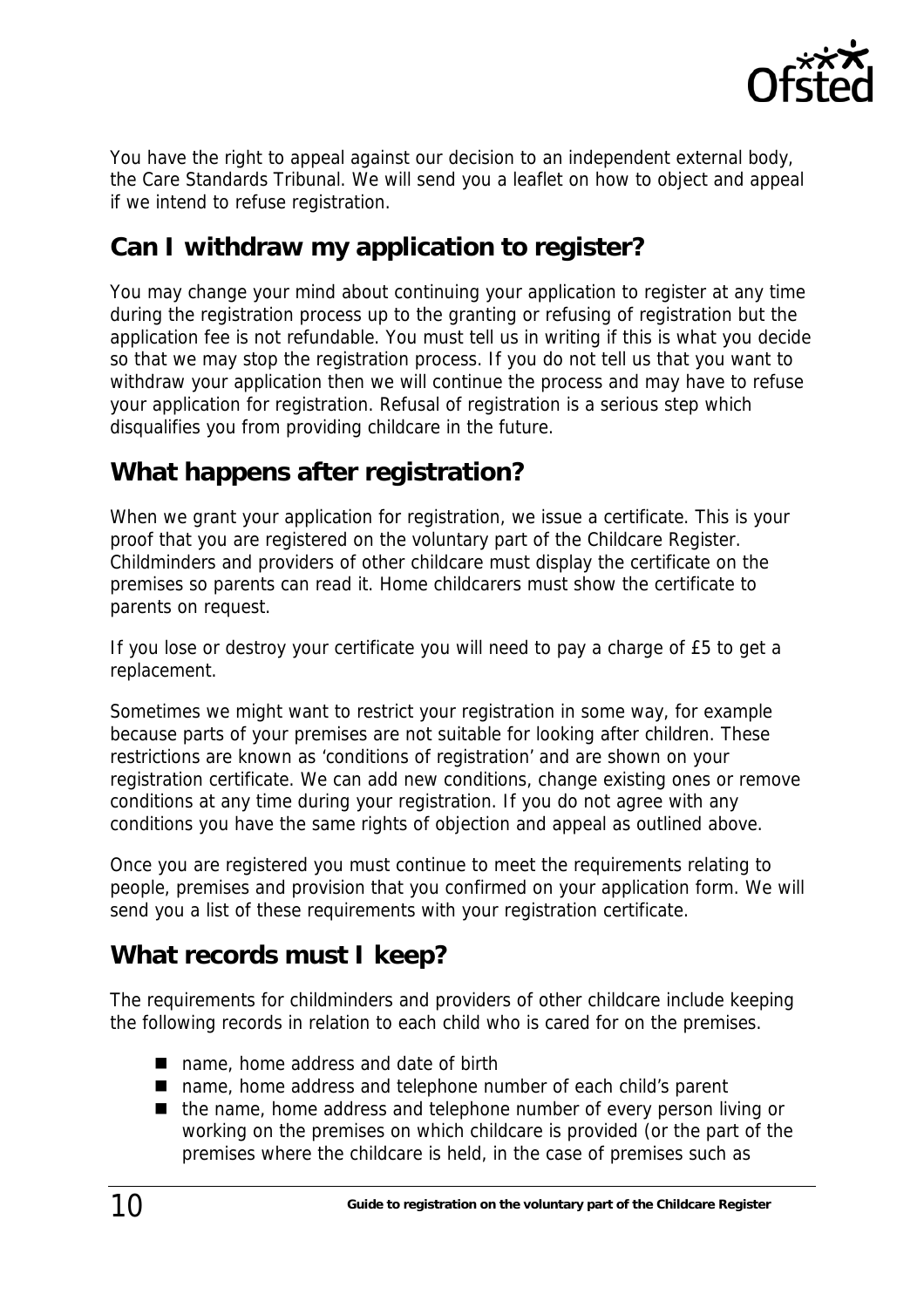

<span id="page-10-0"></span>community/leisure centres, where only parts of the premises are used for childcare)

- a daily record of the hours of attendance
- a record of accidents that occur on the premises
- a record of any medicinal product administered to any child who is cared for on the premises including:
- $\blacksquare$  the date and circumstances of its administration
- who it was administered by
- a record of a parent's consent.

You must retain all of these records for a period of two years from the date on which you recorded the information.

All providers must notify us of any significant events, listed in the application form and on the requirements sent with your certificate, which affect children in your care or adults on the premises.

### **Will I be inspected?**

We will not carry out an inspection before we grant your application for registration. However, once you are registered, we may inspect you at any time whilst your registration is current. We will inspect a random selection of all those on the Childcare Register and will always inspect if we receive a complaint about your childcare provision that relates to the requirements of registration or any conditions we may have imposed on your registration.

If you are a home childcarer we will seek permission from the occupier of the premises where you work to enter the premises and inspect your provision.

We inspect providers with little or no notice and you should be ready for inspection at all times by meeting the requirements which govern continued registration. If we decide to inspect you, an inspector will visit your provision to check compliance against the requirements and will give you feedback on the outcome of the inspection. If you have not met one or more of the requirements the inspector will tell you what needs to be put right and will explain what happens next.

At the inspection visit, the inspector will:

- $\blacksquare$  talk to you, the children and any staff members and observe your provision to make sure your policies are being put into practice
- check registration details and assess compliance with, and your understanding of, the requirements of registration
- assess the safety of your premises and your risk assessment
- assess any staff's understanding of policies and procedures
- $\blacksquare$  look at your recruitment policies, where applicable
- look at your arrangements for making sure unvetted people do not have unsupervised access to children.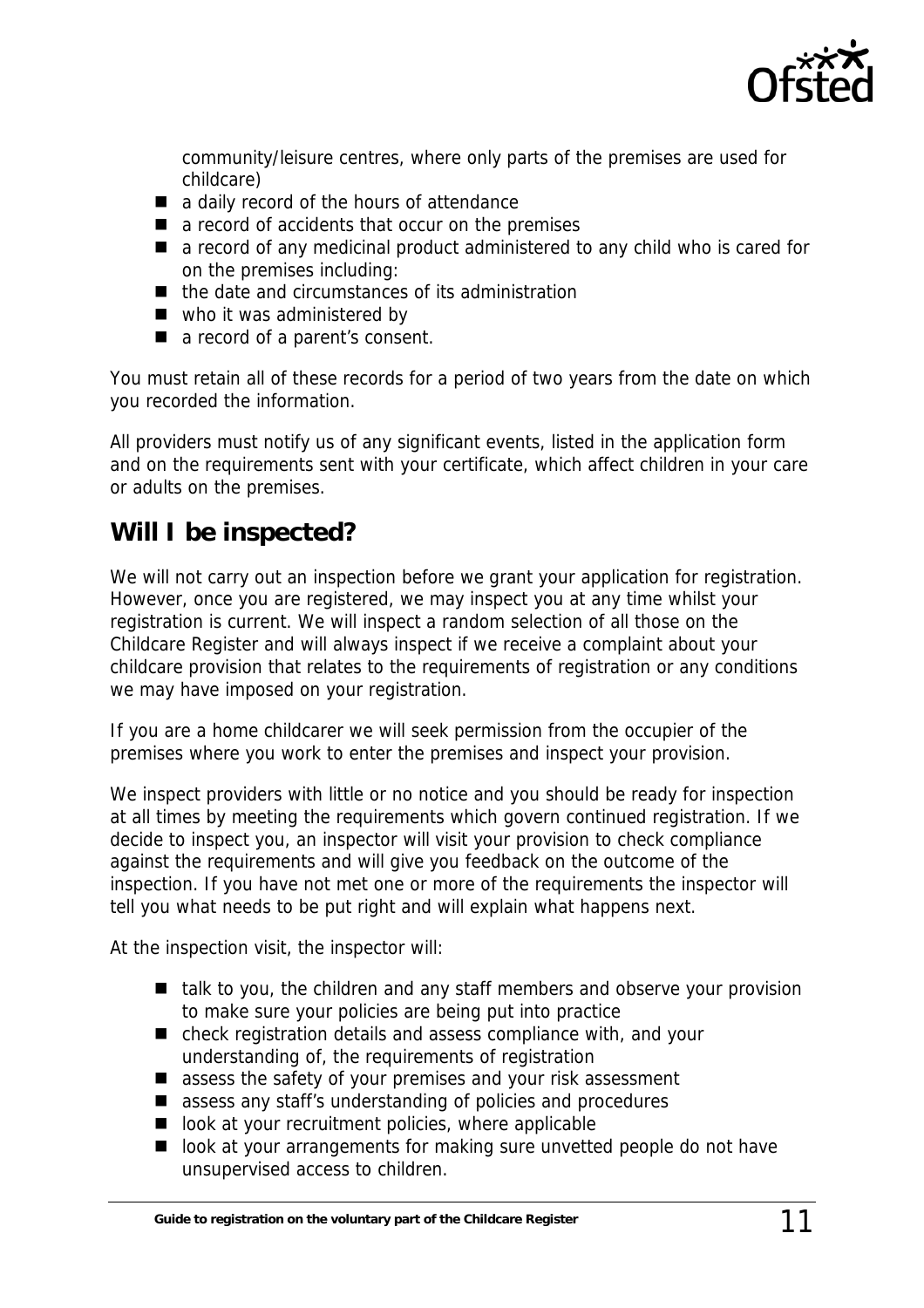

<span id="page-11-0"></span>Following any inspection you will either receive a letter confirming that you were meeting your requirements for registration or a letter detailing what must be done in order to remain registered. We will publish this letter on our website, but currently we will withhold childminders' addresses.

### **Compliance with the requirements of the register**

If, once you are registered, we have reason to believe that you are not complying with the requirements or any conditions of registration, we will take steps to deal with this. This may involve us sending you a notice setting out what you need to do to comply with the requirements.

If we have reason to believe that children in your care are, or may be, at risk of harm, we will suspend your registration to allow us time to investigate the circumstances. Ultimately we may decide to cancel your registration if we have reason to believe that you have:

- $\blacksquare$  failed to comply with the requirements of registration, or
- $\blacksquare$  failed to comply with a condition we have imposed on your registration, or
- failed to pay the annual fee.<sup>[6](#page-11-1)</sup>

We may, in rare cases, decide to caution or prosecute any registered person that commits an offence under the relevant parts of the Childcare Act 2006. This includes failure to comply with a condition of registration.

We will inform other agencies such as the police or local authority if we receive information related to child protection.

# **What should I do if I no longer wish to be included on the voluntary part of the Childcare Register?**

If you no longer wish to be a registered provider, you need to resign your registration. We will ask you to put your resignation in writing and we will confirm receipt of your resignation letter. If you do not resign in writing you should not assume that we have taken you off the register. Resigning your registration does not affect any future application you make to provide childcare.

You may not resign if you have been served with a 'notice of decision' to cancel your resignation or if you are awaiting the outcome of an appeal to the Care Standards Tribunal.

 $\overline{a}$ 

<span id="page-11-1"></span><sup>&</sup>lt;sup>6</sup> Forthcoming regulations will determine the level of fee and when this fee is payable.